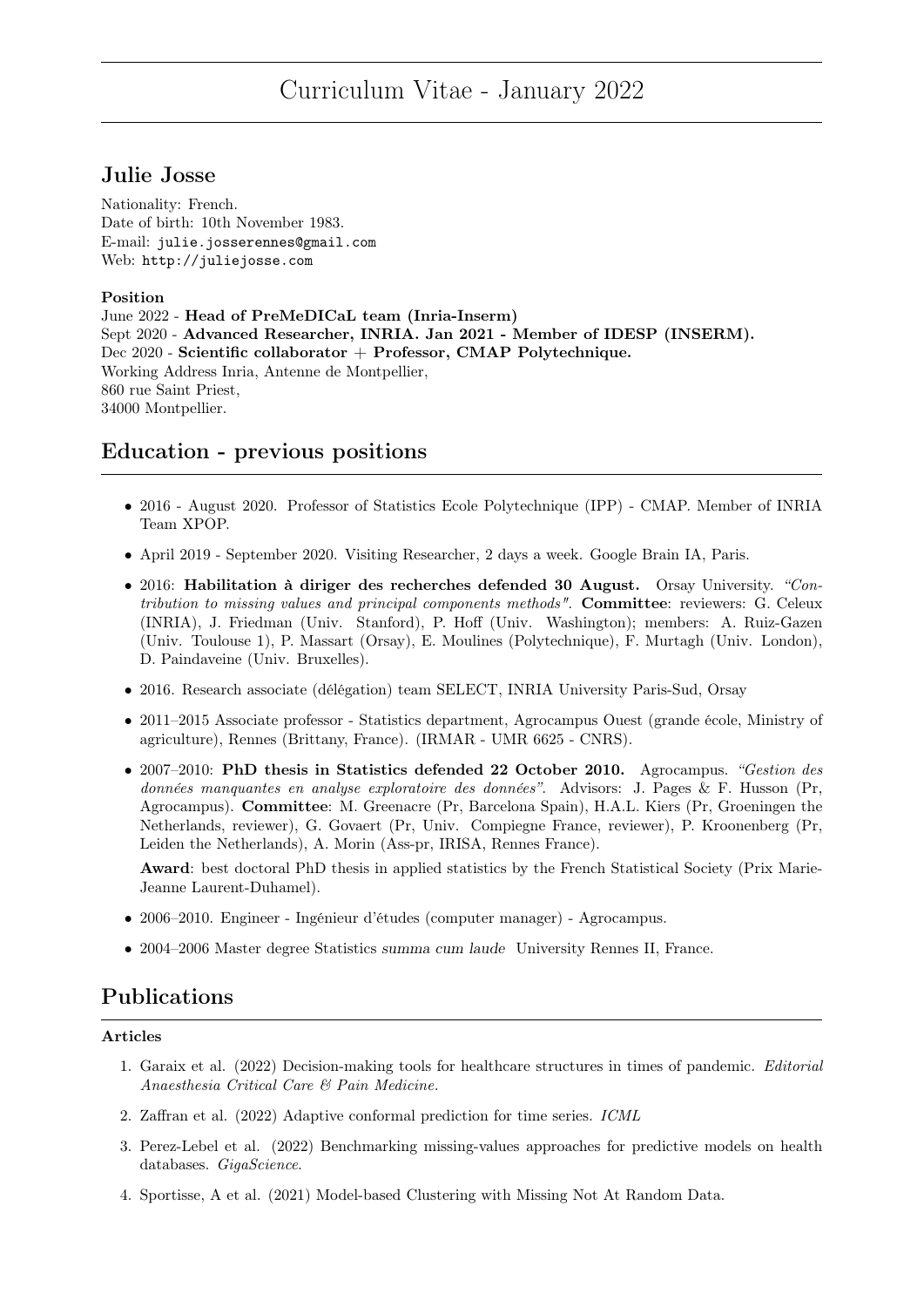- 5. Le Morvan, M., J. Josse, E. Scornet. and G. Varoquaux. (2021). What's a good imputation to predict with missing values? Neurips2021, Oral.
- 6. Colnet, B., J. Josse, E. Scornet & G. Varoquaux. (2021). Generalizing a causal effect: sensitivity analysis and missing covariates. In revision.
- 7. Colnet, B., J. Josse, E. Scornet & G. Varoquaux. (2021). Causal inference methods for combining randomized trials and observational data: a review. Journal of causal inference
- 8. Mayer, I., J. Josse & the traumabase group (2021). Transporting treatment effects with incomplete attributes. Submitted. In revision.
- 9. P. Sobczyk et al. VARCLUST: clustering variables using dimensionality reduction. Submitted.
- 10. Moyer, JD, et al. (2020). Trauma reloaded: Trauma registry in the era of data science Anaesthesia. Critical Care & Pain Medicine.
- 11. Le Morvan, M., J. Josse, T. Moreaux, E. Scornet. and G. Varoquaux. (2020). NeuMiss networks: networks: differential programming for supervised learning with missing values. Neurips2020. Oral
- 12. Sbidian et al. (2020). Hydroxychloroquine with or without azithromycin and in-hospital mortality or discharge in patients hospitalized for COVID-19 infection: a cohort study of 4,642 in-patients in France.
- 13. Consortium ICUBAM (2020). ICU Bed Availability Monitoring and analysis in the Grand Est région of France during the COVID-19 epidemic. Statistiques et Société.
- 14. Debiasing Stochastic Gradient Descent to handle missing values.(2020). Sportisse, A., Josse, J. , Boyer, C. and Dieuleveut, A. Neurips2020.
- 15. Sportisse, A., Boyer, C. and Josse, J. (2020). Estimation and imputation in Probabilistic Principal Component Analysis with Missing Not At Random data. Neurips2020.
- 16. Le Morvan, M., N. Prost, J. Josse, E. Scornet. and G. Varoquaux. (2020). Linear predictor on linearly generated data with missing values: nonconsistency and solutions. AISTAT2020.
- 17. Mayer, I, Josse, J., Wager, S., Sverdr, E., Moyer, J.D. and Gauss, T. Doubly robust treatment effect estimation with incomplete confounders. 2020. Annals Of Applied Statistics.
- 18. Missing Data Imputation using Optimal Transport. Muzellec, B. Josse, J. , Boyer, C. and Cuturi, M. International Conference on Machine Learning ICML2020.
- 19. M. Bogdan, W. Jiang, J. Josse, B. Miasojedow and V. Rockova. (2020). Adaptive Bayesian SLOPE, High dimensional Model Selection with Missing Values. Journal of Computational and Graphical Statistics.
- 20. Josse, J., Mayer, I, & Vert, J.P. MissDeepCausal: causal inference from incomplete data using deep latent variable models.
- 21. Descloux, P. Boyer, C., Josse, J. Sportisse, A. and Sardy, S. (2022) Robust Lasso-Zero for sparse corruption and model selection with missing covariates. Scandinavian Journal of Statistics.
- 22. Mayer, I, Josse, J., Vialaneix, N., Tierney, N. R-miss-tastic: a unified platform for missing values methods and workfows. 2019. Submitted.
- 23. Josse, J, Prost, N., Scornet, E. & Varoquaux, G. On the consistency of supervised learning with missing values. In revision.
- 24. Sportissse, A., Boyer, C. and Josse, J. (2019). Imputation and low-rank estimation with Missing Non At Random data. Statistics & Computing.
- 25. G. Robin, O. Klopp, J. Josse, E. Moulines, and R. Tibshirani (2019). Main effects and interactions in mixed and incomplete data frames. Journal of American Statistical Association.
- 26. Jiang, W., Lavielle, M. and Josse, J. (2018). Logistic Regression with Missing Covariates: Parameter Estimation, Model Selection and Prediction within a Joint-Modeling Framework. Computational Statistics & Data Analysis.
- 27. G. Robin, Hoi To Wai, J. Josse, O. Klopp and E. Moulines. (2018). Low-rank interactions and sparse additive effects model for large data frames. NeurIPS.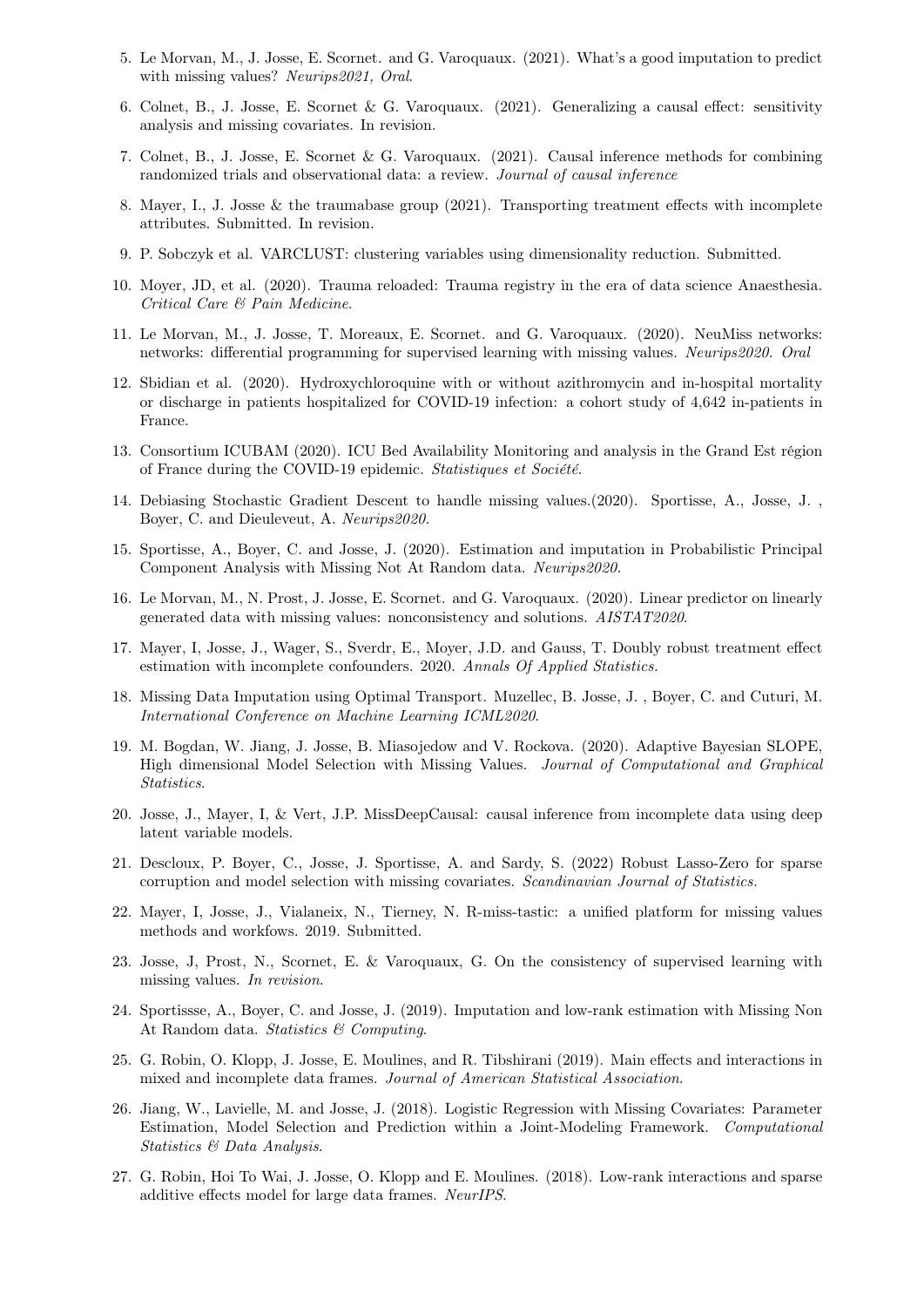- 28. Josse, J., Husson, F. Robin, G. and Balasubramanian, N (2018). Imputation of mixed data with multilevel SVD. Journal of Computational and Graphical Statistics.
- 29. Mozharovskyi, P., Husson, F. & Josse, J. (2018). Nonparametric imputation by data depth. Journal of the American Statistical Association.
- 30. Hamada et al. (2018). Effect of Fibrinogen administration on early mortality in traumatic haemorrhagic shock: a propensity score analysis. Journal of Trauma.
- 31. Seijo-Pardo, B., Alonso-Betanzos, A., P. Bennett, K. Bolón-Canedo, Josse, J., Saeed, M., Guyon, I. (2018). Feature selection in the presence of missing data. Neurocomputing, ESANN.
- 32. Josse, J. & Reiter, J. (2018). Introduction to the Special Section on Missing Data. Journal of Statistical Sciences.
- 33. Robin, G, Sardy, S., Moulines, E. and Josse, J. ( 2018). Low rank log-linear models for contingency tables. Journal of Multivariate Analysis.
- 34. Josse, J. & Holmes, S. (2017). Discussion of 50 Years of Data Science. Journal of Computational and Graphical Statistics.
- 35. Bollmann, S., Cook, Di. Dumas, J., Fox, J., Josse, J., Keyes, O. Strobl, C., Turner, H. & Debelak, R. (2017). A First Survey on the Diversity of the R Community. R journal.
- 36. Josse, J. , Marin, J.M. & Robert, C.P. Some discussions on the Read Paper "Beyond subjective and objective in statistics" by A. Gelman and C. Hennig.
- 37. Sobczyk, P., Bogdan, M. & Josse, J. (2017). Bayesian dimensionality reduction with PCA using penalized semi-integrated likelihood. Journal of Computational and Graphical Statistics.
- 38. Foulley, JL, Celeux, G and Josse, J. Empirical Bayes approaches to PageRank type algorithms for rating scientific journals. Preprint.
- 39. Fithian, W. & Josse, J. (2016). Multiple Correspondence Analysis & the Multilogit Bilinear Model. Journal of Multivariate Analysis.
- 40. Husson, F., Josse, J. & Saporta, G. (2016). Jan de Leeuw and the French school of data analysis. Journal of Statistical Software.
- 41. Groenen, P. & Josse, J. (2016). Multinomial multiple correspondence analysis. On Arxiv: http://arxiv.org/abs/1603.03174.
- 42. Josse, J., Sardy, S. & Wager, S. (2016). denoiseR a package for low rank-matrix estimation. On Arxiv: http://arxiv-web3.library.cornell.edu/abs/1310.6602, Journal of Statistical Software.
- 43. Fujii H., Josse J., Tanioka M., Miyachi Y., Husson F. and Ono M. (2016). Regulatory T cells in melanoma revisited by a computational clustering of  $FOXP3+T$  cell subpopulations. *Journal of* Immunology.
- 44. Josse, J. & Wager, S. (2016). Stable Autoencoding: A Flexible Framework for Regularized Low-Rank Matrix Estimation. Journal of Machine Learning Research.
- 45. Audigier, V., Husson, F. & Josse, J. (2016) MIMCA: Multiple imputation for categorical variables with multiple correspondence analysis. *Statistics and Computing*.
- 46. Josse, J. & Holmes, S (2015). Tests of independence and Beyond. Statistics Survey.
- 47. Audigier, V., Josse, J. & Husson, F. (2015). Multiple imputation for continuous variable using Bayesian PCA. Journal of Statistical Computation and Simulation.
- 48. Josse, J. & Sardy, S. (2015). Adaptive Shrinkage of singular values. Statistics and Computing.
- 49. Josse, J. & Husson, F. (2015). missMDA a package to handle missing values in and with multivariate data analysis methods. Journal of Statistical Software.
- 50. Audigier, V., Husson, F. & Josse, J. (2014). A principal components method to impute mixed data. Advances in Data Analysis and Classification.
- 51. Josse, J., Wager, S. & Husson, F. (2014). Confidence areas for fixed-effects PCA. Journal of Computational and Graphical Statistics.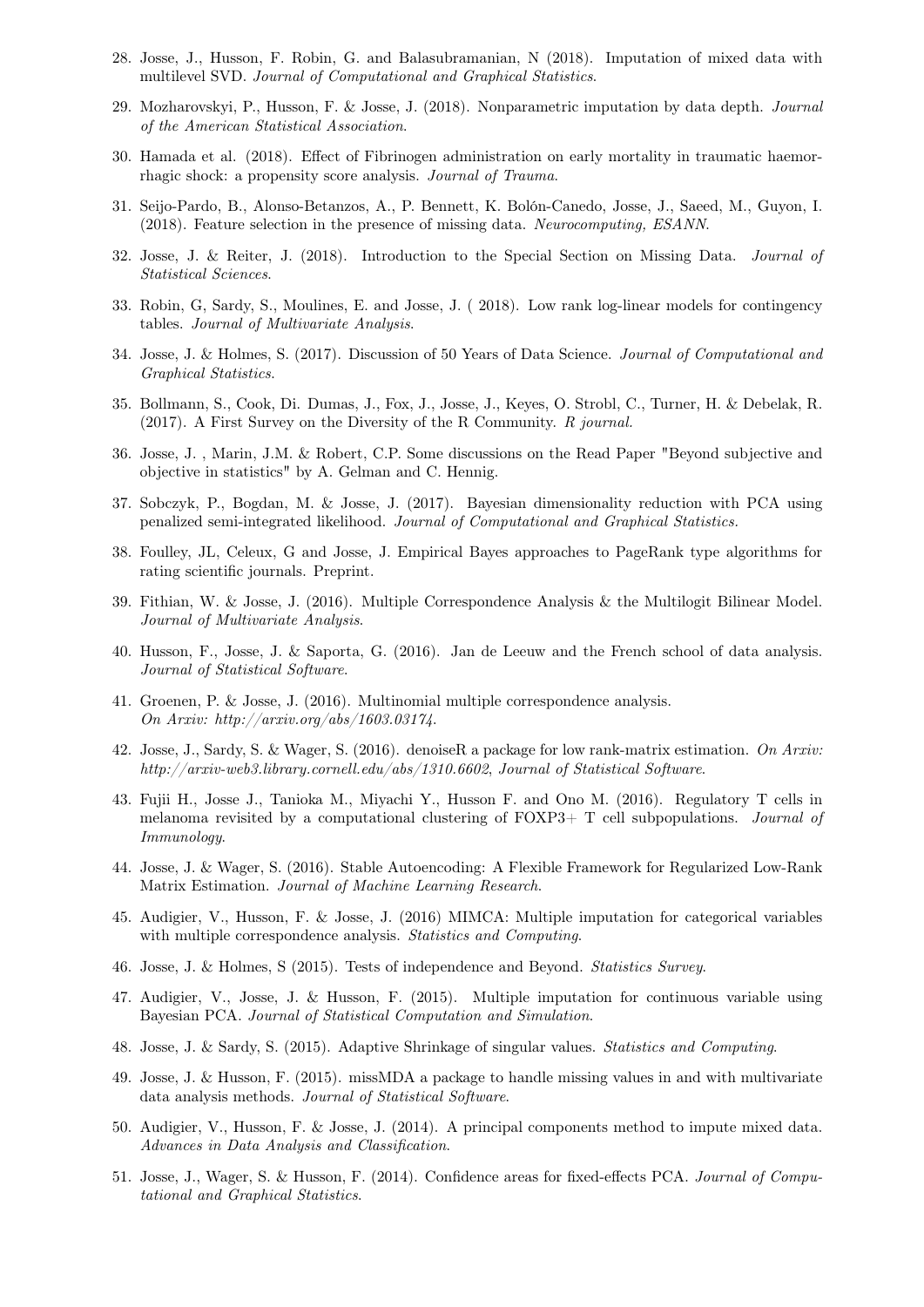- 52. Dray, S & Josse, J. (2014). Principal component analysis with missing values: a comparative survey of methods. Plant Ecology. 216 (5), 657-667.
- 53. Josse, J., van Eeuwijk, F., Piepho, H-P, Denis, J.B. (2014). Another look at Bayesian analysis of AMMI models for genotype-environment data. Journal of Agricultural, Biological, and Environmental Statistics. 19 (2), 240-257
- 54. Verbanck, M. & Josse, J. & Husson, F. (2015). Regularized PCA to denoise and visualise data. Statistics and Computing. 25 (2), 471-486.
- 55. Josse, J. & Timmerman, M.E. & Kiers, H.A.L. (2013). Missing values in multi-level simultaneous component analysis. Chemometrics and Intelligent Laboratory Systems. 129, 21-32.
- 56. Josse, J., & Husson, F. (2013). Handling missing values in Multiple Factor Analysis. Food Quality and Preferences. 30 (2), 77-85.
- 57. Josse, J., & Husson, F. (2013). Handling missing values in multivariate exploratory data analysis. Journal of the French Statistical Society (SFdS). **153 (2)**, 79-99. (Paper written for the best Ph.D doctoral thesis prize delivered by the French Statistical Society).
- 58. Josse, J., Chavent, M., Liquet, B. & Husson, F. (2012). Handling missing values with Regularized Iterative Multiple Correspondence Analysis. Journal of Classification. 29 (1), 91-116.
- 59. Denis, J.B. & Josse, J. (2012). Infering biadditive models within the Bayesian paradigm. Technical report: R2012. http://prodinra.inra.fr/record/50125.
- 60. Josse, J. & Husson, F. (2011). Selecting the number of components in PCA using cross-validation approximations. Computational Statistics and Data Analysis. 56 (6), 1869-1879.
- 61. Josse, J., Pag $\tilde{A}$ "s, J. & Husson, F. (2011). Multiple Imputation in PCA. Advances in Data Analysis and Classification. 5 (3), 231-246.
- 62. Husson, F., Josse, J. & Pag $\tilde{A}$ 's, J. (2010). Principal component methods hierarchical clustering partitional clustering: why would we need to choose for visualizing data? Technical report.
- 63. Josse, J., Pag $\tilde{A}$ 's, J. & Husson, F. (2009). Donn $\tilde{A}$ 'es manquantes en analyse en composantes principales. Journal de la Soci'et'e Fran'eaise de Statitique (SFdS). 150 (2), 28-51.
- 64. Josse, J., Pag $\tilde{A}$ 's, J. & Husson, F. (2008). Testing the significance of the RV coeffcient. Computational Statistics and Data Analysis. 53, 82-91.
- 65. Lé, S., Josse, J. & Husson, F. (2008). FactoMineR: an R package for multivariate analysis. Journal of Statistical Software. 25 (1), 1-18.

#### Books

- Husson et al. R pour les statistiques et la data-science (2018), Presses Universitaires de Rennes. <https://r-stat-sc-donnees.github.io/>
- PA. Cornillon, A. Guyader, F. Husson, N. Jégou, J. Josse, M. Kloareg, E. Matzner-Løber, L. Rouvi $\hat{A}$  re. (2012). R for Statistics, Chapman & Hall. 320 pages. 800 books sold. <http://www.crcpress.com/product/isbn/9781439881453>.
- PA. Cornillon et al. (2008, 2010, 2012). Statistiques avec R, Presses Universitaires de Rennes. 300 pages. More than 8000 books sold.

#### Chapter in books

• F. Husson & J. Josse (2014). Multiple Correspondence Analysis. In: The Visualization and Verbalization of Data. Chapman & Hall/CRC. Edited by J. Blasius and M. Greenacre.

# Awards and Fellowships

- PRCI (ANR/DFG) ASCAI, PI: Nicolas Verzelen, & Alexandra Carpentier (275Ke).
- Chaire [Muse](https://muse.edu.umontpellier.fr/) (ANR) (2021). Premedical. Precision medicine by causal learning (300Ke).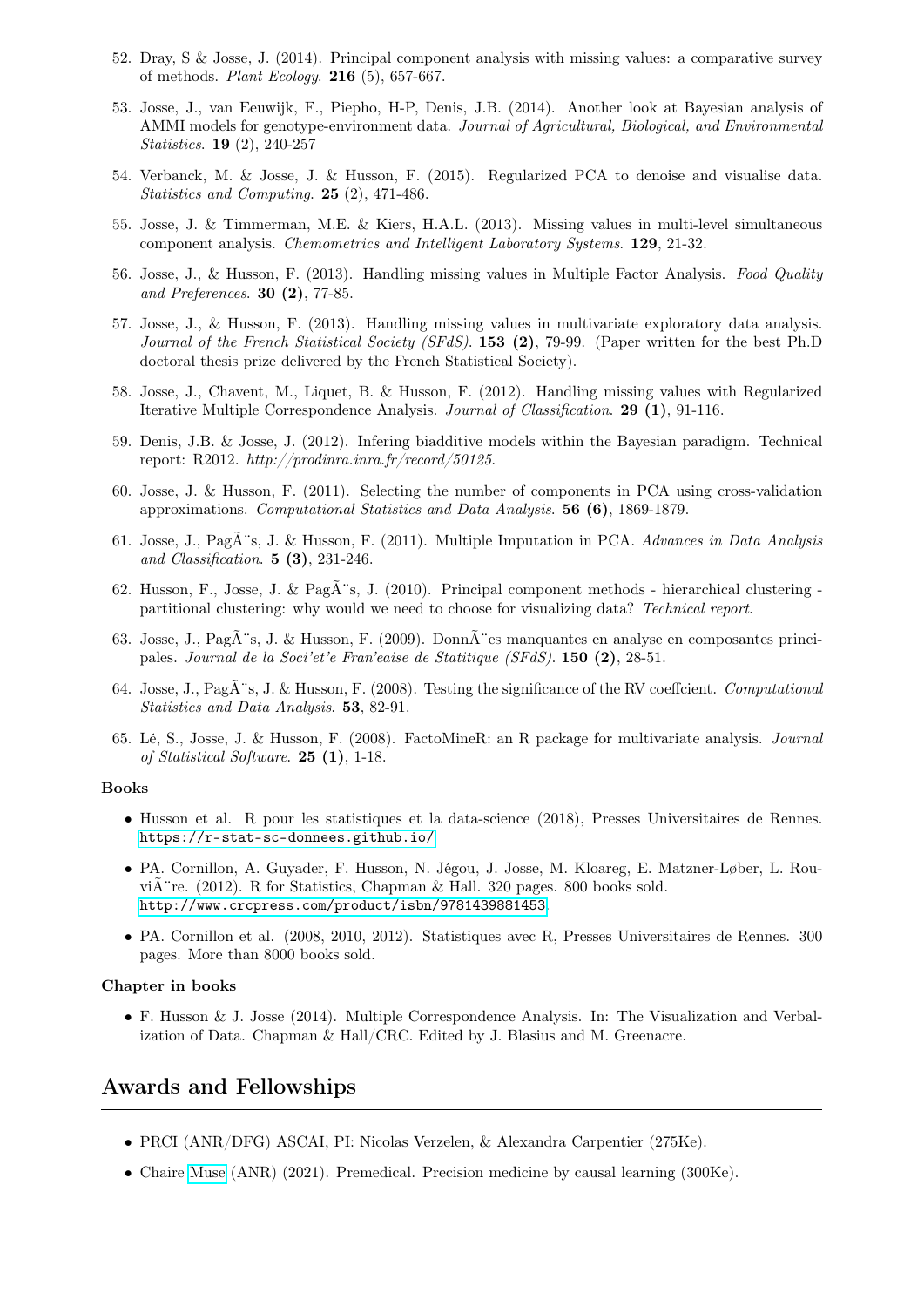- Project SCAI (Sorbonne Center for AI) Apprentissage Statistique pour les hopitaux with Claire Boyer, PI and Boris Muzellec. (70Ke).
- Project 'soutien à la recherche' (Univserity of Montpellier): Real Life Reinforcement Learning with Oldaric-A. Maillard, PI and Benoîte de Saporta. (8Ke)
- Independent Research Fund Denmark Grant (2019). Missing data imputation using deep generative models. Project leader Jes Frellsen with P-A Mattei. (400Ke, a PhD student Hugo Senetaire, 1 workshop, mutual visits).
- Capgemini Invent support (2019 ), data for good program, TrauMatrix Project. 10 persons allocated (data/project managers, data-scientists) to create the decision tool to improve the care of trauma patients. (with Pierron-Perles, Charlotte)
- DataIA grant (2018-2020) ["Missing data in the big data era"](http://dataia.eu/actualites/linstitut-dataia-vous-presente-le-projet-missingbigdata) with Gael Varoquaux, INRIA Parietal. 250Ke.
- R consortium grant (2018-2019) ["A unified platform for missing values methods and workflows".](https://www.r-consortium.org/projects/awarded-projects) 10Ke.
- PEPS grant (2017-2019) <http://www.agence-maths-entreprises.fr/a/?q=fr/peps/> for the project handling missing data with heterogeneous data - modeling severe polytrauma patients (with Paris hospital). Money for one internship of 6 months and 1 postdoc.
- AgreenSkills grant (Marie-Curie FP7 COFUND People Program) for mobility research (2013-2014: 12 months). It is an international program co-funded by the European Union designed to increase the research potential of promising researchers. http://www.agreenskills.eu.
- Ph.D. dissertation award (Marie-Jeanne Laurent-Duhamel French Statistical Society), it rewards the quality of a young, french statistician's doctoral thesis. In 2012, it distinguishes a notable contribution to applied statistical research. <http://www.sfds.asso.fr/>

## Talks in conferences, workshops, seminars

### Conferences keynotes

- Exposome Symposium, October 2022, Montpellier, France.
- AutoML conference. July 2022. Baltimore, USA.
- Workshop, Emerging Challenges for Statistics and Data Sciences: Complex Data with Missingness, Measurement Errors, and High Dimensionality. May 2022. University of British Columbia Okanagan (UBCO), Canada.
- Open Data Science Conference, East Virtual, April, 2022. <https://odsc.com/boston/>
- DAG Stat. Section Compstat. German Consortium Conference in Statistics, March, 2022. Hambourg, Germany.
- European Statistical Forum Application of Causal Inference in Drug Development, November 2021.
- Optimization, Statistics, and Theoretical Machine Learning, Princeton, USA, September, 2020. Online.
- Workshop in the international society for clinical biostatistic, Krakow, Poland, August 2020. Online.
- Workshop Mathematical Methods of Modern Statistics, CIRM, Marseilles, France, June 2020. Online.
- International Federation of Classification Societies, Thessaloniki, Greece, August 2019.
- useR!2019, Toulouse, France, July 2019.
- R in Official Statistics, Bucharest, Romania, May 2019.
- French Statistical Society, Nancy, France, June 2019.
- Statlearn 2019, Grenoble, France.
- R Québec Montreal, Canada, July 2018. `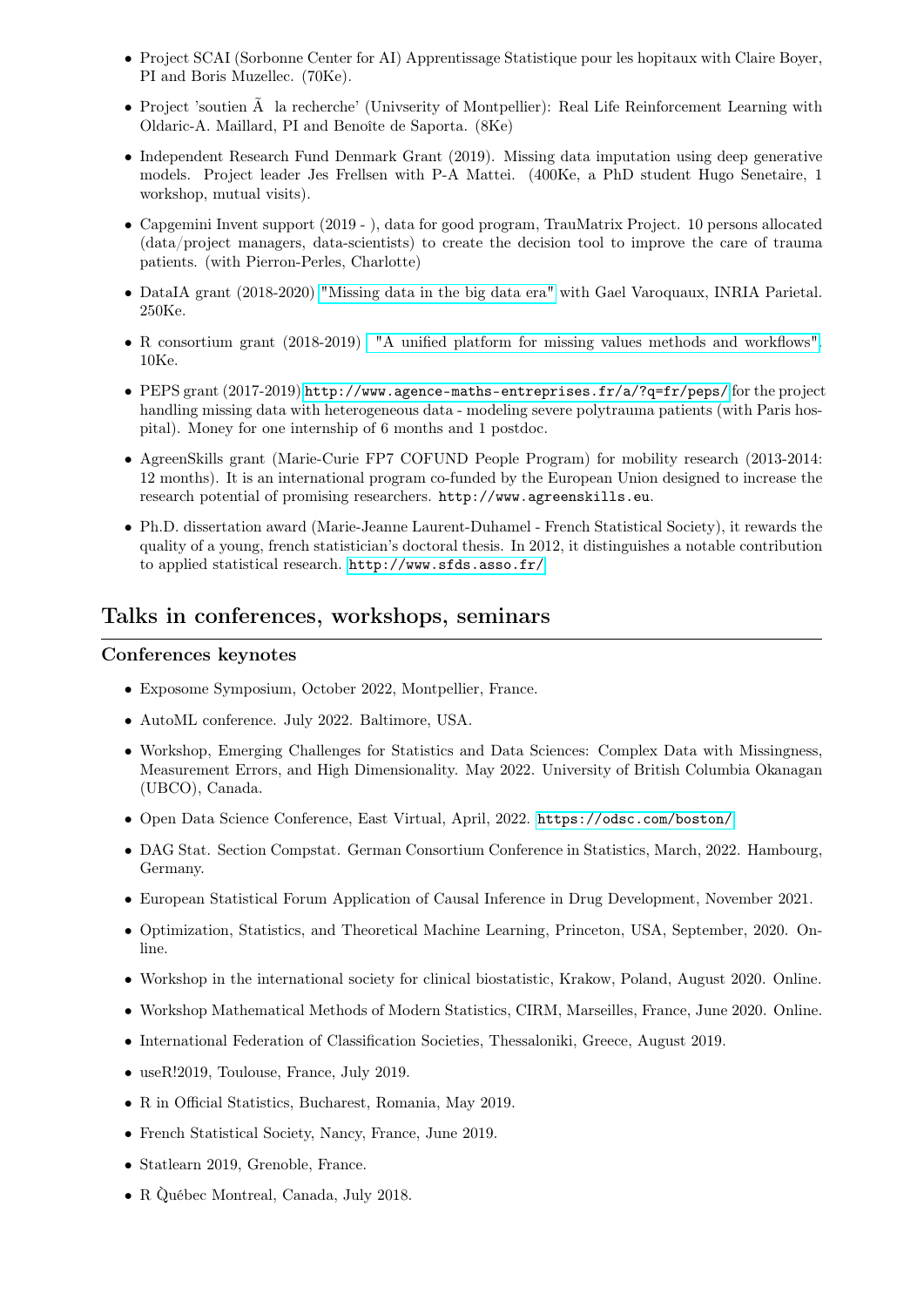- Insurance, Actuarial Science, Data and Models, Paris, June 2018.
- Older conferences and keynotes. Finnish Workshop on Invariant Coordinate Selection. Toulouse, France, November 2017. / Mathematical Methods of Modern Statistics, CIRM Luminy, France, July 2017. / useR!2017 (The R user Conference), Bruxelles, Belgium, July, 2017. / French Statistical Society (SFdS), Avignon, France, June, 2017. /Working group on model based clustering group, Paris, France, July 2016. Invited: 1 hour. / Swiss Statistics day, Bern, Switzerland, April, 2015. Invited: 1 hour. /French Statistical Society (SFdS), Rennes, France, June, 2014. /AgroStat, Rabat, Maroco, March, 2014. / French annual Chemometrics meeting, Brest, France, September, 2013. Invited: 1 hour. /Computing & Statistics (ERCIM), London, UK, December, 2013. Invited in session/ Rencontres R, Lyon, France, June, 2013./ StatLearn Bordeaux, France, April, 2013. Invited: 1 hour. French Statistical Society (SFdS), Bruxelle, Belgique, May 2012. Invited: 1 hour. Talk for the Marie-Jeanne Laurent-Duhamel award for my Ph.D. dissertation/ Computing & Statistics (ERCIM), Oviedo, Spain, December, 2012/ Computational Statistics (COMPSTAT), Cyprus, August, 2012/ Rencontres R, Bordeaux, France, July, 2012/ German Classification Society (GfKl) and International Federation of Classification Societies (IFCS), Frankfurt, Germany, August, 2011. Invited in session/ useR! 2011 (The R user Conference), Warwick, England, August, 2011/ International Classification Conference, St Andrew, Scotland, July, 2011. Invited in session./ Correspondence Analysis and Related MEthods (CARME), Rennes, France, February, 2011/ French Statistical Society (SFdS), Marseille, France, May, 2010/ French Statistical Society (SFdS), Bordeaux, France, May, 2009/ Agrostat, Louvain-la-Neuve, Belgique, January, 2009/ French Statistical Society (SFdS) and Statistical Society of Canada (SSC), Ottawa, Canada, May, 2008/ useR! 2007 (The R user Conference), Iowa State University, Ames, Iowa, August, 2007.

#### Seminars

- Inserm MASCOT (U942) and FHU, master class "Practical Ways to Use Contemporary Statistics", September 2022.
- Statistics Seminar, Ensae, November 2021.
- Statistics Seminar, Montpellier University, November 2021.
- Industry Criteo Tech talk, January 2021.
- Biostatistique et d?Epidémiologie Seminar, Gustave Roussy, November 2020.
- Statistics Seminar, Edinbourgh University, November 2020.
- Science des données, inter-établissement Nantes, November 2020.
- DataIA, INRIA, October 2020.
- Van der Schaar lab, Cambridge. October 2020.
- Department of Industrial Engineering, Sharif University of Technology, October 2020.
- ESSEC working Group on risk, Paris, June 2020.
- Statistics Seminar, Zurich, February 2020.
- Statistics Seminar, Cambridge, May 2019.
- Seminar, Ponts et Chaussés, May 2019.
- Google Brain, Tech talk, April 2019.
- AI Seminar, Cornell University (Operations Research), March 2019.
- Kampala R User group (remote), 2019.
- Rencontres statistiques lyonnaises, February, 2019.
- Statistics seminar, Nice, January, 2019.
- Statistics seminar, Bordeaux, October 2018.
- Statistics seminar, MaIAGE, Jouy en Josas, 26 March 2018.
- Statistics seminar, Washington University, Seatle, 28 February 2018.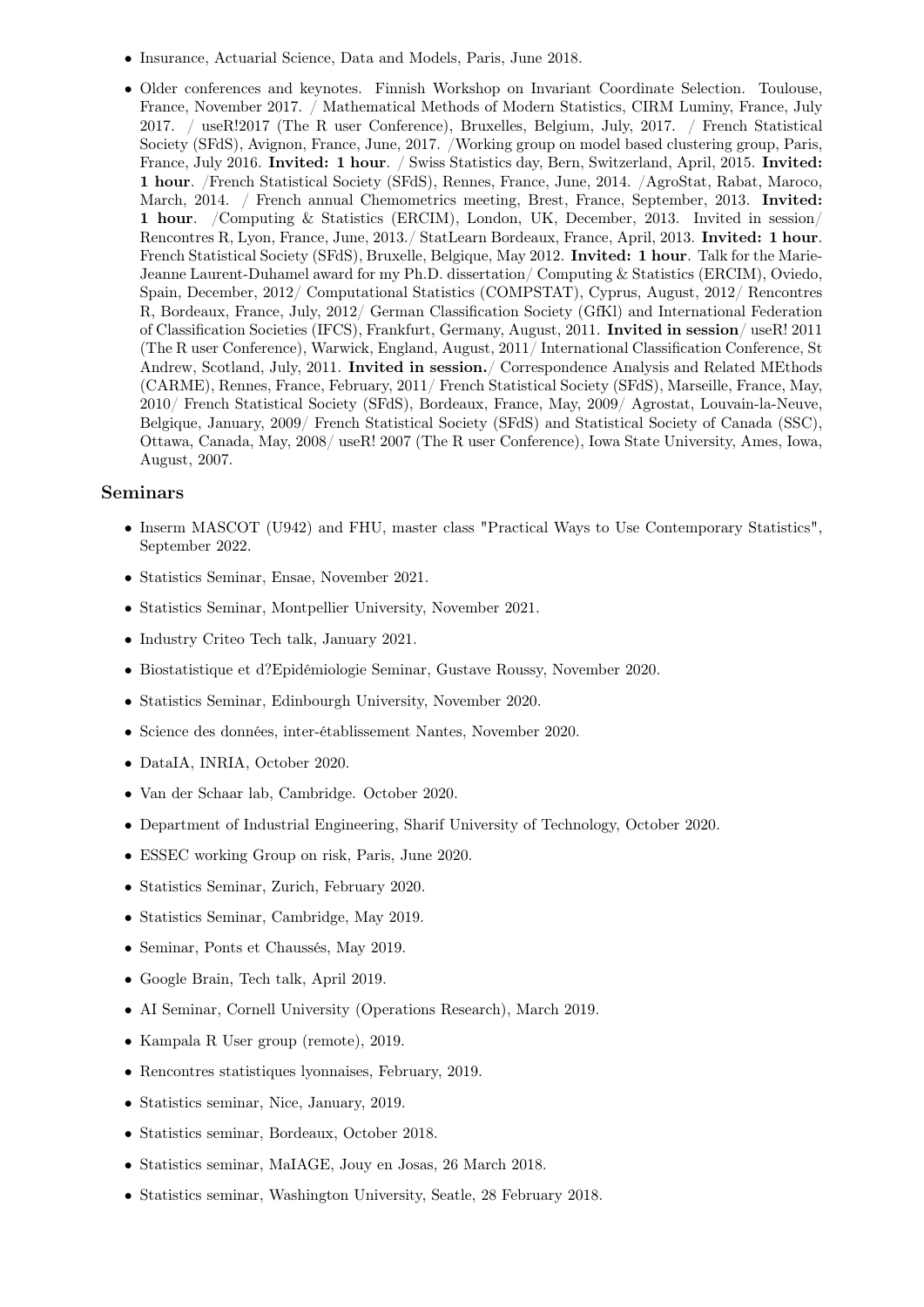- Statistics seminar, Paris, IHP, 15 January 2018.
- Working group in Biostatistics, Department of Biostatistics and Epidemiology University of Massachusetts, Amherst, (remote) 20 July 2017/ Seminar, CosmoStat, CosmoClub CEA saclay, 6 April 2017./ Statistics seminar, Telecom, France, 23 March 2017. / Statistics seminar, University of Economics and Business, Vienna, Austria, 17 March 2017. / Statistics seminar, AgroParisTech, France, 13 June 2016./ Statistics for Systems Biology seminar, Paris, France, 12 April 2016. / Orsay, Statistics seminar, Paris Sud, France, 18 February 2016. / Industry. Tesla Motors data scientists seminar, Palo Alto, California, US, 14 August 2015. / INRIA Modal team, Statistics seminar, Lille, France, 14 April 2015. / Toulouse School of Economics, Statistic and Econometrics seminar, France, 24 March 2015./ Erasmus School of Economics, Econometrics seminar, Rotterdam, Hollande, 12 February 2015./ Industry. Adobe Systems Corporate Headquarters, San Jose, California, 20 January 2015./ Stanford University, Workshop in Biostatistics, Palo Alto, California, US, 15 January 2015. / Malgorzata Bogdan group meeting, University of Wroclaw, Poland, 31 October 2014. Paris Descartes Map5, Statistics seminar, France, 24 October 2014. Montpellier 2 University, Statistics seminar, France, 20 October 2014. Angers University, Statistics seminar, France, 22 September 2014. Institut de math'ematiques Bordeaux (IMB), Statistics seminar, France, 6 March 2014. Stanford University, Statistics seminar, Palo Alto, California, US, 23 July 2013. Susan Holmes group's meeting, Stanford University, Palo Alto, California, US, 5 June 2013. Stanford University, Workshop in Biostatistics, Palo Alto, California, US, 23 May 2013. CNAM, Statistics seminar, Paris, France, 16 January 2013. Workshop on ThReeway methods In Chemistry And Psychology (and other areas) TRICAP, Bruges, Belgium, June 2-7th 2012/ Workshop on Statistical interpretation of Genotype-Environment data (plant breeding), INRA (French National Institute for Agricultural Research), Jouy en Josas, France, 4 April 2012/ Seminar for researchers of Agrocampus and INRA specialized in milk production and crop science, Agrocampus Rennes, France, 3rd October 2011/ Seminar for the psychometric's team of Leiden University, The Netherlands, 20 June 2011/ Statistics seminar, IUT de Caen D'epartement STID, France, 22 March 2011/ Statistics seminar, 'equipe Math'ematiques et Informatique Appliqu'ees (MIA), INRA, Jouyen-Josas, France, 8 March 2011/ Seminar in statistics for social sciences, Universit'e Paris 1, France, 25 February 2011/ Statistics seminar, institut de math'ematiques Bordeaux (IMB), France, 8 March 2010/ Statistics seminar, institut de recherche math'ematique avanc'ee (IRMA), Strasbourg, France, 7 October 2008/ Statistics seminar, institut Elie Cartan, Nancy, France, 13rd June 2008.

### Tutorial in conferences - small lectures

- (2022). Western Swiss Doctoral School in Statistics and Probability. (4h30).
- (2020). Applied Machine Learning Days, EPFL (1h30)
- $(2020)$ . Zurich R courses  $(2-\text{days})$ .
- (2018). Data Science Summer School, Polytechnique (6h).
- (2018). useR!2018. Brisbane. (3h).
- (2018). Ecole d'Aussois. Modélisation Mathématiques et Biodiversité. (4h).
- (2017). Missing values for ecologists, Biometry and Evolutionary Biology Lab, Lyon,  $(6h)$ .  $\frac{\binom{2017}{2017}}{2017}$ . Missing values. Center of Data Sciences, Saclay, 2 Mars 2017 (3h)/ (2016). Massive and missing data (3h). useR!2016 (The R user Conference), Stanford, Palo Alto, June 27-30th. / Josse, J., & Husson, F. (2015). Handling missing values with principal components methods (3h). useR!2015 (The R user Conference), Aalborg, Denmark, July 1-3th. Josse, J., & Husson, F. (2014). Dealing with missing values (3h). Stanford University, Palo Alto, 2 sessions, 9 and 11 July. (Master and Phd students in Statistics). (2011). Multi-table methods using the software R (3h). Workshop of the French Statistical Society. Ateliers de la SFdS. Paris, 1st April/ Josse, J. & Husson, F. (2010). Clustering and multiway methods (3h). useR!2010 (The R user Conference), Gaithersburg, Maryland, USA, July 20-23 th / Josse, J., Husson, F. & Le, S. (2008). Exploratory data analysis (3h). useR!2008 (The R user Conference), Dortmund, Germany, August.

## Project: decision tool for trauma patients

• Traumatrix https://www.traumatrix.fr/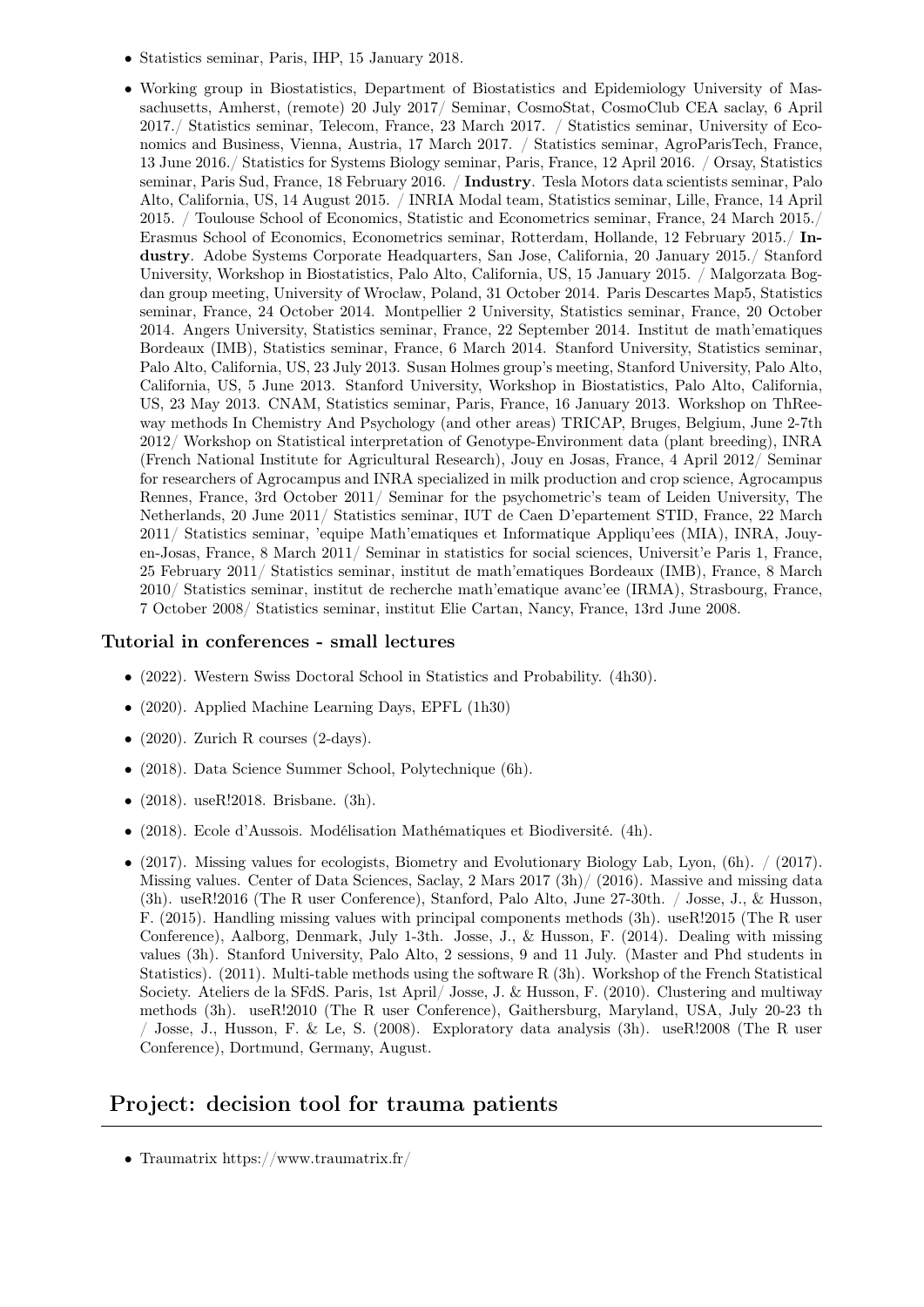# Softwares

I am deeply involved in the free [R](http://cran.r-project.org/) statistical software community. We organized the useR conference (500 participants) in 2009 in Rennes and I am regularly in PC of useR conferences. I use R for teaching, research, development, consulting, etc. It allows us to make the research reproducible and available for the users of different fields. I am working on the packages:

- [FactoMineR](http://factominer.free.fr) dedicated to principal component methods (PCA, Correspondence Analysis for contingency tables, Multiple Correspondence Analysis for categorical data, MFA for multi-blocks data). Google users group and you-tube videos available.
- missMDA to perform principal component methods (PCA, MCA, MFA) with missing values and to impute continuous, categorical and mixed data. Multiple imputation is available.
- [denoiseR](https://cran.r-project.org/web/packages/denoiseR/index.html) to approximate a low-rank matrix from noisy data (Gaussian and Poisson Noise). Singular values shrinkage methods are implemented.

I am in the board of the French R committee (organization for coordinating R conferences "Les rencontres R") and I am involved in a task force on behalf of the R Foundation with the aim of increasing the participation of women and underepresented groups in the R community (<http://forwards.github.io/>). We work for instance on implementation of [code of conduct.](http://www.user2019.fr/coc/)

In nov 2016, I have been elected as a member of the R foundation (<https://www.r-project.org/>) and of [the R Foundation Conference Committee.](https://www.r-project.org/conferences.html)

With Nicholas Tierney and Nathalie Vialaneix, we have created a plateform for missing data ([https:](https://rmisstastic.netlify.com/) [//rmisstastic.netlify.com/](https://rmisstastic.netlify.com/) and realised [task-view](https://cran.r-project.org/web/views/MissingData.html) on missing values.

During the Covid Crisis, I have been invoved in the ICUBAM Project.

• <https://icubam.github.io/> Creation of an application to visualize in real time covid+ bed availabilities.

## Visiting Researcher

- Simon Institute Berkeley. Research Fellows of the causality semester (March-April 2022).
- Stanford University, Statistics department. Visiting professor (February 2018: 3w, February 2017: 2 w, April 2016, July - August 2015, November 2014 - January 2015, June 2014 - August 2014, April 2013 - July 2013)
- Cornell University. Invited stay March 2019: 1 week.
- Geneve University, Mathematics department. January 2017, March 2015, March 2014.
- Washington State University, Statistics department. Invited February 2018: 1 week. Visit January 2015: 1 week.
- Rotterdam Erasmus School of Economics, Econometrics. Invited stay February 2015: 2 weeks.
- Los Alamos National Laboratory. Invited stay February 2015: 1 week.
- Wroclaw University, Mathematics department. Invited stay October 2014.
- Leiden University April June 2011.

# Teaching

My teaching activities are diverse from the point of view of the teaching (statistics, machine learning, software, projects, etc.), the level of the students (bachelor - master degrees, PhD) and the training involved (ecole d'ingénieur, statistics, agronomy, geography, health, social-sciences etc.). The slides, exercices, etc.. are on my webpage.

At polytechnique I was the head of the [Master Data Sciences for Business](https://programmes.polytechnique.edu/master/programs/data-science-for-business-joint-degree-with-hec) (2018 - ) in collaboration with HEC.

Here a list of my main activities:

### Polytechnique, Saclay:

• Causal inference  $(20h)$ , 2019-.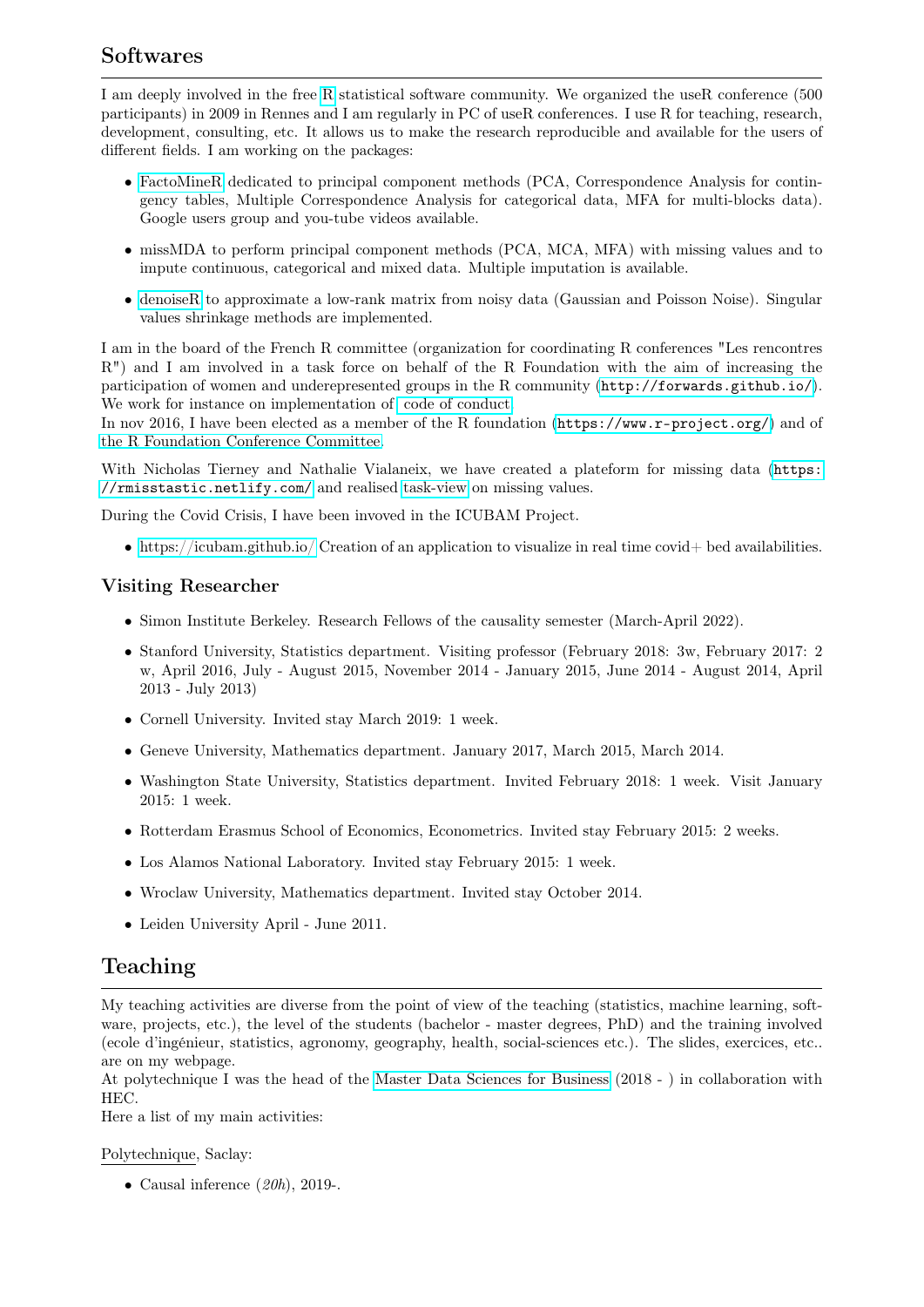- Data Analysis and Unsupervised Learning (36h), 2019-2020.
- R for Statistics  $(64h/year)$ , 2016-2018.
- Machine Learning  $(36h)$ , 2017-2019.
- The art of Regression  $(18h)$ , 2016.
- DataCamp,  $(20h/year)$ , 2017-2019.
- Research projects, 2017

#### EHESS, Paris:

• Data Science pour les SHS (18h), 2021-.

#### Google Brain IA, Paris:

• Introduction to Causality with JP Vert and A Dieng  $(\lambda h)$ , 2021.

Master degree in applied statistics, Agrocampus Ouest, Rennes:

- Experimental design (lecture),  $(24h)$ , 2015.
- Principal component methods PCA, MCA, CA, etc..,  $(24h/year)$ , 2014-2015.
- Statistics (estimator, inference, tests, etc.),  $(24h/year)$ , 2012-2014.
- Missing values in principal components methods,  $(3h/year)$ , 2012-2014.

Other master: Master UPMC Statistics, (6h), 2018. Master Big Data Dauphine, (6h), 2017. Master in applied statistics for industry and social sciences, University Rennes 2. (12h/year), 2006 - 2014. Master in fisheries, Agrocampus Ouest, Rennes.  $(\beta h/year)$ , 2013-2014. Bachelor in life and environmental sciences, Agrocampus Ouest, Rennes. ( $100h/year$ ), 2006 - 2014. Master in statistics, National Economics and Statistics Schools (ENSAI). (12h), 2012. - Bachelor in biology, Pierre Marie Currie University Paris - Agrocampus Ouest, Roscoff. (30h), 2012. - Master in food science, AgroParisTech, Massy, Paris. (3h), 2011. - Master in geography, University Rennes 2. (18h), 2010. - School of Public Health (EHESP). (18h), 2010.

Responsabilités administratives : Coordination du Master X-HEC (Polytechnique, 2016-) - Conseil de département - Membre élu au Conseil des Enseignants (Agrocampus 2012-2014). Responsable des enseignements de statistique des ingénieurs (L3) Agrocampus. (2011-2014). Coordinator of several statistical courses from the Master.

#### PhD Program:

• Stanford Statistics department. Principal component methods - Multi tables - Missing values,  $(24h)$ , Stat 300, Summer 2015.

# Students - Committee

### Postdoc:

- Work with Kimia Nadjahi, November 2021 -
- Work with Judith Abecassis, September 2020 .
- Work with Costanza Tortu, September 2020 September 2021.
- Work with Marine le morvan, June 2019 September 2021.
- Work with Fabien Laporte, Sept. 2018 Sept 2019.
- Work with Pavlo Mozharovskyi (grant from Henri Lebesgue Mathematical center) Sept. 2015 Sept. 2016. Current position: Assistant professor in ENSAI, Rennes.

### PhD students:

- Supervision of the MD Tobias Gauss with Pierre Bouzat, May 2022 -
- Supervision of Pan Zhao with Antoine Chambaz, Sep 2021 -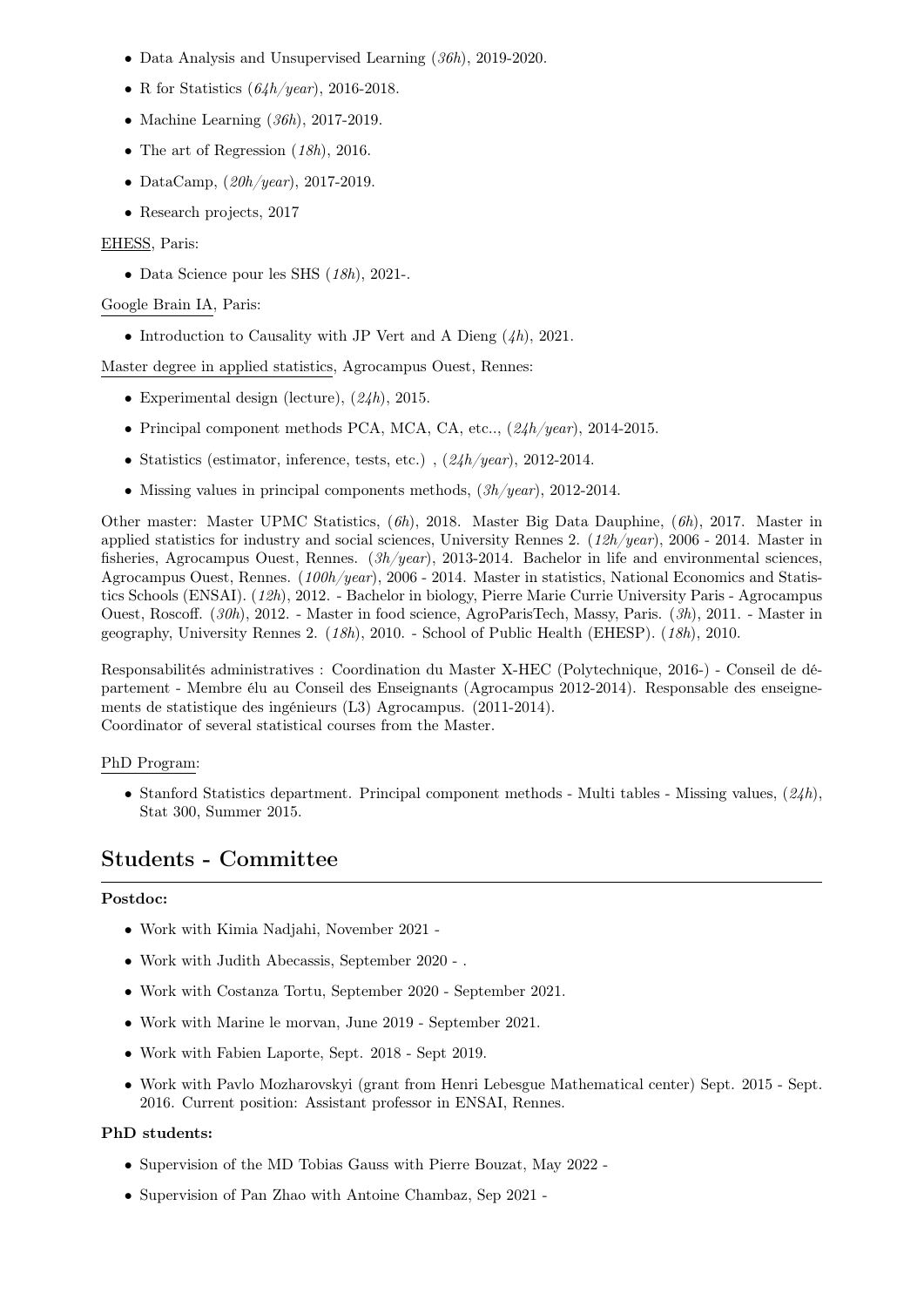- Supervision of Paul Roussel (CIFRE SANOFI) with Bernard Sebastien Oct 2020 Oct 2021.
- Supervision of Margaux Zaffran (CIFRE EDF) with Aymeric Dieuleveut, Yannig Goude, Olivier Ferran. Sept 2020 -
- Supervision of Benedicte Colnet with Gael Varoquaux and Erwan Scornet. Sept 2020 .
- Supervision of Imke Mayer with Jean-Pierre Nadal Sept. 2019 Sept. 2021.
- Supervision of Aude Sportisse with Claire Boyer. Sept 2018 Sept 2021.
- Supervision of Nicolas Prost with E. Scornet & G. Varoquaux Sept 2018 Sept 2019.
- Supervision of the phD thesis of Wei Jian. Sept 2017 -.Sept 2020.
- Supervision of the phD thesis of Genevieve Robin with Eric Moulines, oct 2016 oct 2019. Winner of the L?Oréal-UNESCO Pour les Femmes et la Science (Jeunes Talents France 2019. Current position, postdoc 'Pont et Chaussés'. [Winner](https://www.fondationloreal.com/documents/91a2f761-f72b-48a8-8c54-3bda0ddb9dcf/download?lang=fr) of the L'Oréal-UNESCO award for young researchers.
- Supervision of the phD thesis of Vincent Audigier with Fran $\tilde{A}$ §ois Husson, sept 2013 sept 2015. Current position: Assistant professor in CNAM, Paris.
- Participation to supervise the phD thesis of Piotr Sobczyk with Malgorzata Bogdan, 2014 . Participation to the phD thesis of Marie Verbanck, 2013.

### Master students supervision:

- internship of Manuel Pichon (medical doctor master data-science), April 2019 August 2019.
- internship of Teresa Alves De Sousa, April 2019 August 2019.
- internship of Antoine Ogier, April 2018 Sept 2018.
- internship of Aravinth Chembu, May 2018.
- internship of Nicolas Prost, April 2018 Sept 2018/ internship of Aude Sportisse, April 2018-Sept 2018/ internship of Wei Jian, April 2017-Sept 2017 / internship of Tanu July 2017-Sept 2017/ internship of C. Laroche and B. Jolivet, June-August 2016. / Supervision of the internship of Simon Grah, Avril-August 2016. / internships. V. Audigier, March-August 2012. K. A Ibrahim, March-August 2011.

### Member of committee:

• Member of the committee to hire two Chargé de Recherche (INRAE), Apprentissage statistique pour les sciences du vivant et de lâenvironnement. 2022.

- Member of the CSI of the PhD student Nicolas Courty (IRISA Univ Bretagne Sud Vannes). 2022.
- Member of the committee to hire an associate professor Toulouse 2. 2022.
- phD defense committee of Arthur Chatton under the supervision of Yohan Fourchet. 2021.
- phD defense committee of Tanguy Dubost (medical doctor, intensive care anesthetist). 2021.

• Member of the committee to hire the director of the Bio-informatic center of Ecole Nationale Supérieure des Mines de Paris. 2021.

• phD defense committee of Menyssa Cheriffa under the supervision of Sylvie Chevret, Matthieu Resche-Rigon and Romain Pirracchio. 2021.

• phD defense committee of Patricia Dos Santos supervised by Jean-Paul Laurent. 2021.

• phD defense committee of Gabriel Frisch under the supervision of Jean-Benoist Leger and Yves Granvallet. 2021.

• Rapporteur phD thesis of Lilith Faucheux under the supervision of Sylvie Chevret and Vassili Soumelis. 2021.

- phD defense committee of Louis Capitaine under the supervision of R. Genuer and R. Thiebaut. 2020.
- Rapporteur of DTU PhD-student Niels Bruun Ipsen under the supervision of Professor Bjarne Kj $\tilde{A}|r$ Ersb $\tilde{A}$ ll and Professor Lars Kai Hansen. 2020.
- Rapporteur phD thesis of Lola Etievant under the supervision of V. Viallon 2020.
- phD defense committee of Arnaud Gloaguen under the supervision of A. Tenenhaus and V. Frouin.
- phD defense committee of Marine Zulian under the supervision of M. Lavielle 2020.
- phD defense committee of Maximilien Baudry under the supervision of C. Robert. 2020.
- phD defense committee of Diyan Kalainatha under the supervision of I. Guyon 2019.
- phD defense committee of Manon Ansart under the supervision of S. Durrleman. 2019.
- Rapporteur phD thesis of Pascaline Descloux under the supervision of S. Sardy. 2019.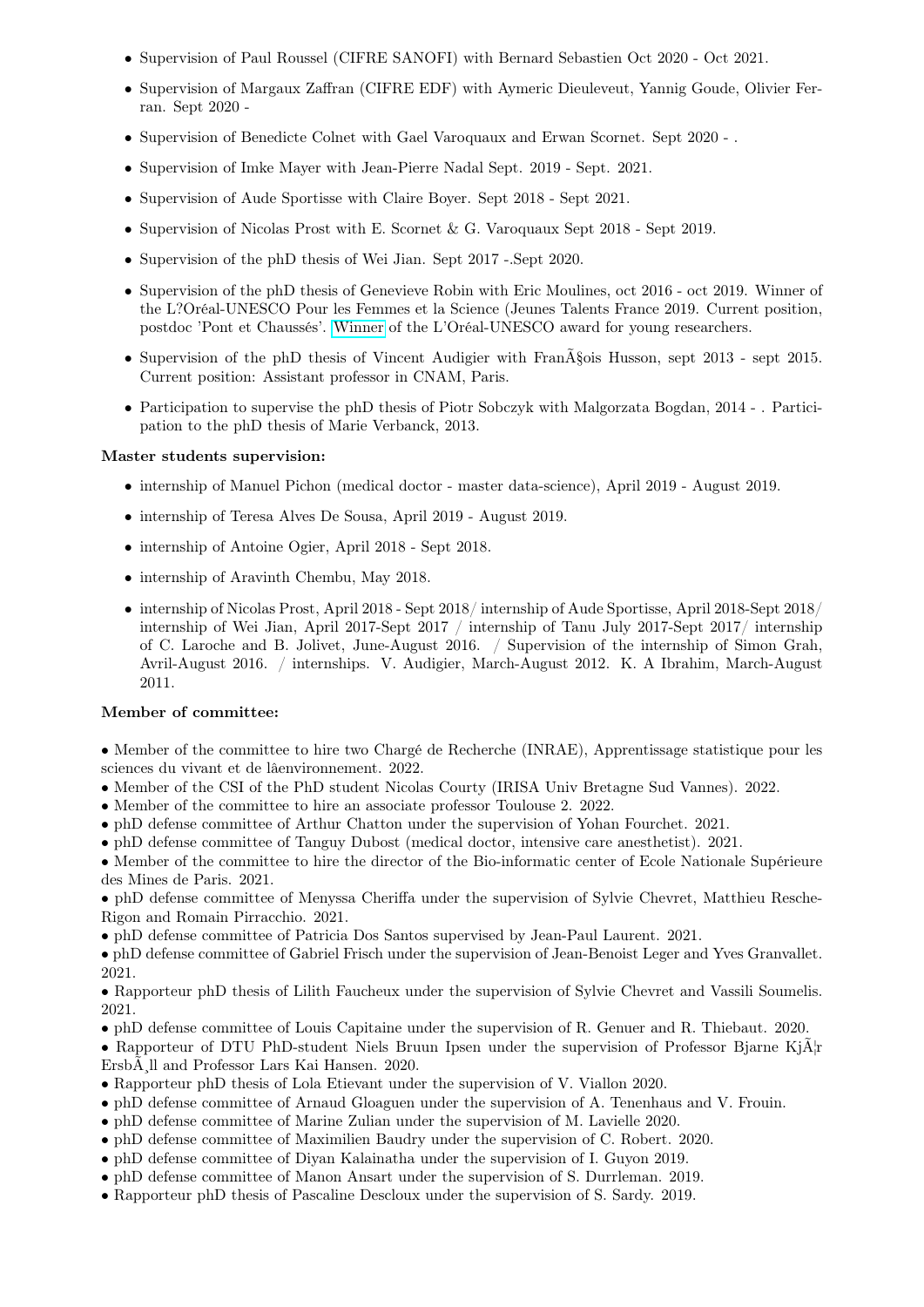- Rapporteur phD thesis of Beyrem Khalfaoui under the supervision of J. P. Vert. 2019.
- Rapporteur phD thesis of Timothée Tabouy under the supervision of J. Chiquet & P. Parbillon. 2019.
- Rapporteur phD thesis of Alyssa Imbert under the supervision of N. Villa-Vialaneix. 2018.
- phD defense committee of Aurore Archimbaud under the supervision of A. Ruiz Gazen. 2018.
- phD defense committee of Gautier Marti under the supervision of F. Nielsen. 2017.
- phD defense committee of Pierre-Alexandre Mattei under the supervision of C. Bouyveron. 2017.
- Member of the committee to hire an associate professor, statistic department, Polytechnique 2017.

•Member of the committee to hire an associate professor, statistic department Dauphine. Poste MCF, 26e section, 2017.

- Select an associate professor, statistic department, CNAM. Poste MCF, 26e section, 2017.
- Select an associate professor, statistic department, Paris 6. Poste MCF, 26e section, 2016.

• Rapporteur phD defense committee of Belchin Kostov under the supervision of Monique Becue. Spain, 2015. Member of the committee to hire an associate professor in the Probability and Statistics Department of University of Lille 1. Poste MCF, 26e section, 2015. Member of the committee to hire an associate professor in the statistic department of AgroParisTech. Poste MCF, 26e section, 2014. Member of the phD defense committee of Anastasios Bellas under the supervision of C. Bouyveron and M. Cottrell. Paris 1, 2014. Member of the phD thesis committee of Anais Chalant (2013). Museum of natural history.

## Scientific responsibilities

#### Head of conference organization

- Organization of a Workshop on leveraging Real Word data <https://files.inria.fr/leveraging2021/> with okwin and prairie. June 2021.
- Organization of a Workshop in International Conference on Machine Learning 2020 (ICML2020). Learning with missing values, with Gael Varoquaux, Pierre-Alexandre Mattei, Jess Frelsen [https:]( https://artemiss-workshop.github.io/) [//artemiss-workshop.github.io/]( https://artemiss-workshop.github.io/)
- President of the 1st conference on missing values and matrix completion MissData, Rennes, France, June 2015. <http://missdata2015.agrocampus-ouest.fr/>.
- President of the international CARME (Correspondence Analysis meeting), Agrocampus, Rennes, February 2011 (150 people). <http://carme2011.agrocampus-ouest.fr/>
- Vice-president of the international R conference useR!2009 conference, Agrocampus, Rennes, July 2009 (500 participants). <http://www.r-project.org/conferences/useR-2009/>

#### Member of conferences scientific committee

- Journée de la société Française de Statistique, Belgium 2023.
- IMS International Conference on Data Science, Italy December 2022. [https://sites.google.com/](https://sites.google.com/view/icsds2022) [view/icsds2022](https://sites.google.com/view/icsds2022)
- Mathematical Methods of Modern Statistics 3. June 2022. Luminy, Marseille. ://conferences.cirmmath.fr/2554.html
- Area Chair ICLR 2021.
- Area Chair Neurips 2020.
- Mathematical Methods of Modern Statistics 2. June 2020. Luminy, Marseille. [https://conferences.](https://conferences.cirm-math.fr/2146.html) [cirm-math.fr/2146.html](https://conferences.cirm-math.fr/2146.html)
- useR!2017, Bruxel, Belgium, June 2017. <http://user2017.brussels/>.
- Les rencontres R, Anglet, France, June 2017. <http://angletr2017.com/>.
- chair of useR!2016, Stanford, CA, USA, July 2016. <http://user2016.org/>.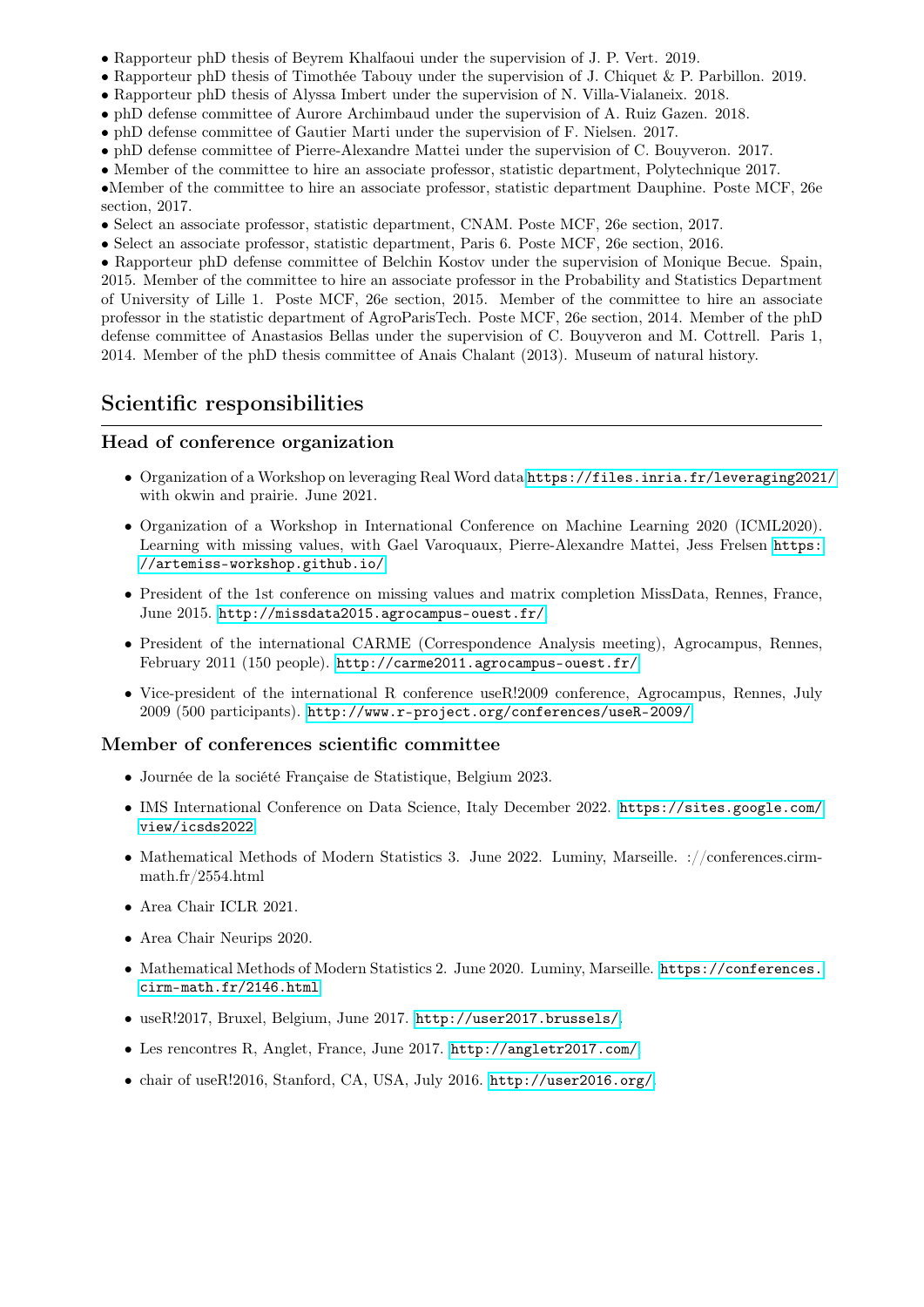• IWSM 2016, International Workshop on Statistical Modelling, Rennes, France, 2016. [http://www.](http://www.lebesgue.fr/fr/content/sem2016-iwsm2016) [lebesgue.fr/fr/content/sem2016-iwsm2016](http://www.lebesgue.fr/fr/content/sem2016-iwsm2016) / useR!2015 conference, Aalborg, Denmark, July 2015. <http://user2015.math.aau.dk> /MissData, Rennes, France, June 2015. [http://missdata2015.](http://missdata2015.agrocampus-ouest.fr/) [agrocampus-ouest.fr/](http://missdata2015.agrocampus-ouest.fr/) ICCS 2015, Matrix Computational Methods for Modern Data Reykjavik, Iceland, June 1-3. French statistical society meeting (SFdS), Lille, June 2015. [http://jds2015.](http://jds2015.sfds.asso.fr) [sfds.asso.fr](http://jds2015.sfds.asso.fr). International SensoMetrics conference, Chicago, United States, July 2014 - Second "Rencontres R", Lyon, June 2013, International Sensometrics, Agrocampus, Rennes, July 2012 - French Surveys, ENSAI, Rennes, November 2012.

### Editorial - reviewing activities

- 2020-2021 Area Chair ICLR, Neurips
- 2017 2020 Associate editor of [Journal of Computational and Graphical Statistics](http://www.tandfonline.com/toc/ucgs20/current)
- 2010 2017 Associate editor of [Journal of Statistical Software.](http://www.jstatsoft.org/)
- Invited editor: PNAS, Statistical Science
- Referee for: Journal of the American Statistical Association, Journal of the Royal Statistical Society (C), Journal of Classification, Biometrics, JCGS, JMLR, BMC Bioinformatics, Journal of Statistical Software, Biometrics, Theoretical and Applied Genetics, Environmetrics, Statistical Analysis and Data Mining, Computational Statistic and Data Analysis, Modulad, Advances in Data Analysis and Classification, Statistics and Computing, etc....
- Reviewer for research projects for funding agency. The FWO, Belgium http://www.fwo.be; the Israel Science Foundation (ISF), http://www.isf.org.il/english/, "Evaluation of the professorship ad personam", University of Zurich.

## Other responsibilities

- Member of the direction board for Region occitanie to allocate PhD/postdoc grants in AI for health.
- Member of the committee to select PhD student for Inria-Inserm team. 2022.
- Co-responsable of the statistics seminar Polytechnique ENSAE. (2018 2020).
- Board Member of the French Statistical Society (Elu au conseil SfdS) in charge of the communication. (2015 - 2018)
- Co-responsable of the Rennes statistics seminar (IRMAR, UMR CNRS 6625). (2012-2015) / Correspondent for the statistical semester 2016 of the Labex Centre de Mathématique Henri Lebesgue <http://www.lebesgue.fr>

## Membership of Society

- French Statistical Society (SFdS)
- Ellis Society <https://ellis.eu/>
- Institute of Mathematical Statistics (IMS)

### Diffusion - Media

- 2021. Take the twitter account for a week of the the American Statistical Association Committee on Women in Statistics. <https://github.com/asacowis/rocur>
- 2020. Effect of Hydrochloroquine. [NouvelObs.](https://www.nouvelobs.com/coronavirus-de-wuhan/20200622.OBS30377/l-lydroxychloroquine-a-un-effet-positif-sur-le-retour-a-domicile-pas-sur-la-mortalite-selon-une-etude.html)
- 2019. Video for the project [TrauMatrix](https://www.capgemini.com/fr-fr/news/traumatrix-lintelligence-artificielle-au-service-des-soins-aux-patients-gravement-traumatises/)
- 2019. Media cover: les echos, usine digitale, le cardiologue, [pharmaradio](https://www.pharmaradio.fr/podcast/innovation/nicolas-latour-julie-josse-3362)
- 2019. Interview in authority magazine [Women Leading The AI Industry](https://medium.com/authority-magazine/women-leading-the-ai-industry-we-should-help-sponsor-women-already-working-in-ai-so-that-they-7745366e9c80)
- Member of the [diversity committee](http://www.user2019.fr/scholarships/) for the conference useR!2019. Award 20 sholarships. Organization of the newbies session.
- 2018, Table ronde, France is IA.
- 2018: Talk at Women in Machine Learning meetup, Paris.